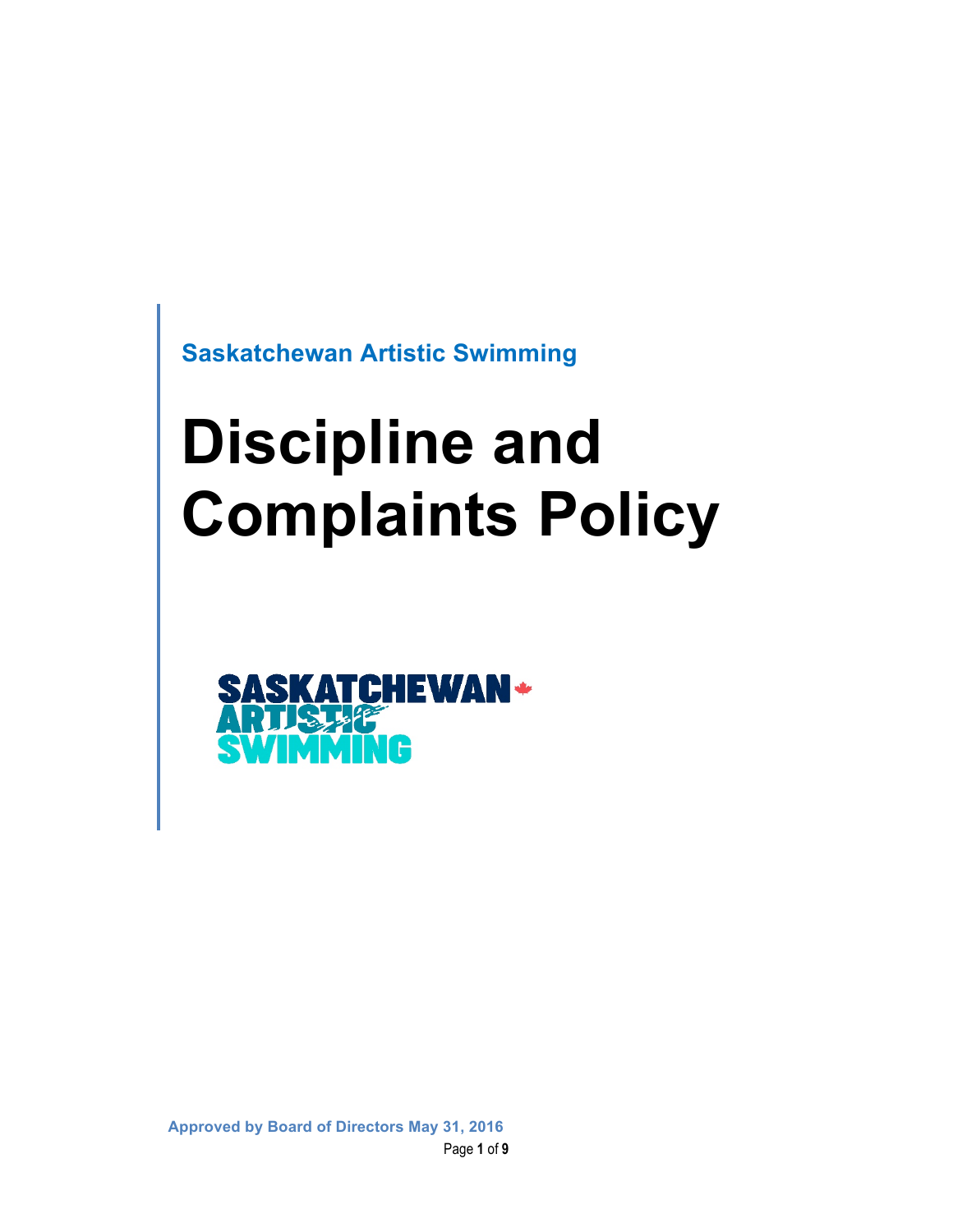# **Discipline and Complaints Policy Flowchart**

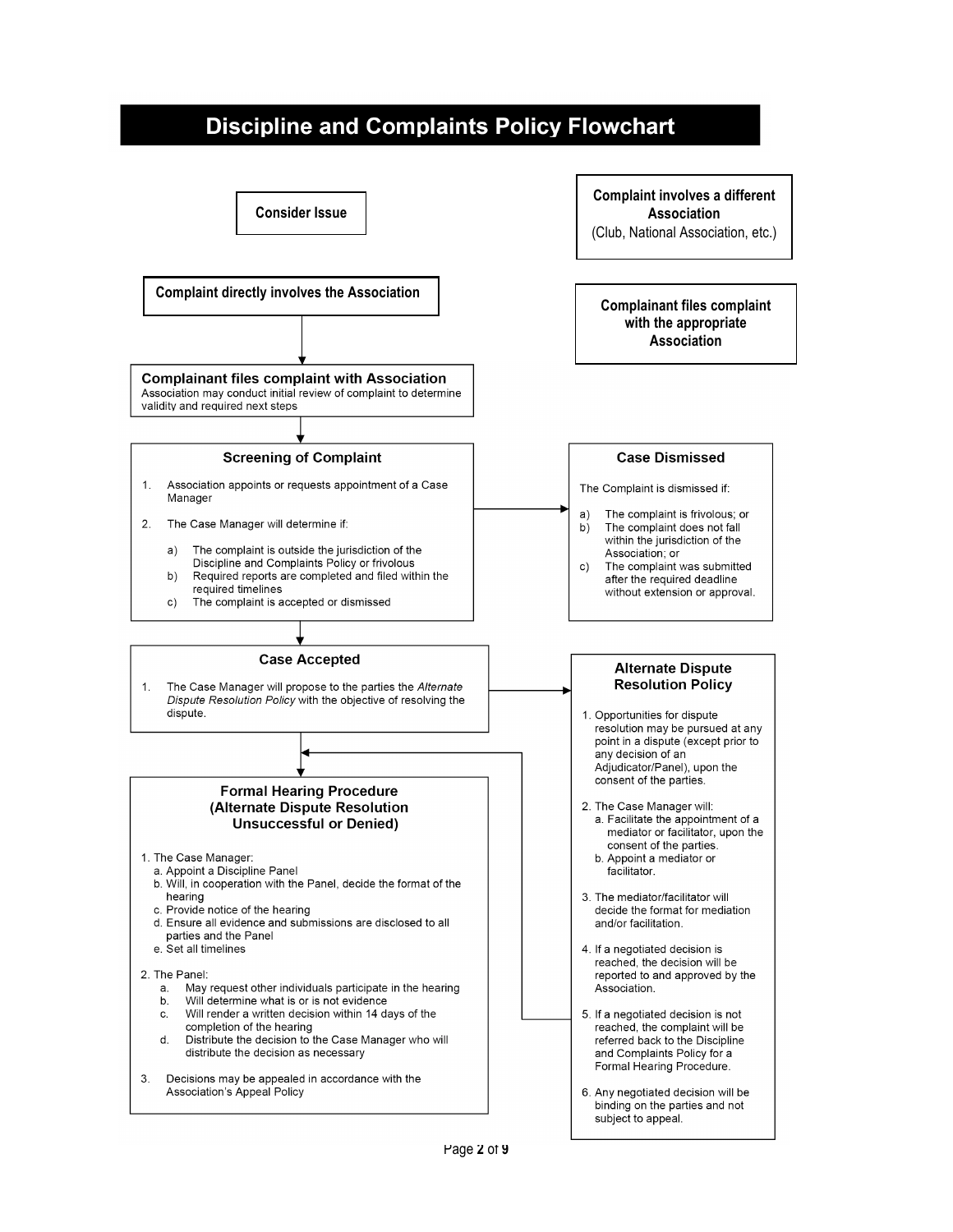# **Saskatchewan Artistic Swimming Discipline and Complaints Policy**

#### **Definitions**

- 1. The following terms have these meanings in this Policy:
	- a) "*Association"* **Saskatchewan Artistic Swimming**
	- b) *"Case Manager"* An individual appointed by the Association, who need not be a member or affiliated with the Association, to administer this Discipline and Complaints Policy. The Case Manager will comply with the position description described in Appendix "A".
	- c) "*Complainant*" The Party alleging an infraction
	- d) "*Days*" Days including weekend and holidays
	- e) "*Individuals"* All categories of membership defined in the Association's Bylaws, including clubs, teams, as well as all individuals engaged in activities with the Association including, but not limited to, athletes, coaches, referees, officials, volunteers, managers, administrators, committee members, staff, and directors and officers of the Association
	- *f) "In writing"* A letter, fax or email sent directly to the Association.
	- g) "*Respondent*" The alleged infracting Party

#### **Purpose**

2. Individuals and participants are expected to fulfill certain responsibilities and obligations including, but not limited to, complying with Association's policies, Individual bylaws, rules and regulations, and *Codes of Conduct*. Non-compliance may result in sanctions pursuant to this Policy.

#### **Application of this Policy**

- 3. This Policy applies to all Individuals relating to matters that may arise during the course of the **Association's** business, activities, and events including, but not limited to, competitions, practices, tryouts, training camps, travel associated with Association activities, and any meetings.
- 4. This Policy also applies to Individuals' conduct outside of the **Association's** business, activities, and events when such conduct adversely affects relationships within the Association (its work and/or sport environment) or is detrimental to the image and reputation of the Association. The jurisdiction of this Policy will be determined by the Association at its sole discretion.
- 5. This Policy does not prevent discipline from being applied, during a competition or event. Further discipline may be applied according to this Policy. Any infractions or complaints occurring within competition will be dealt with by the procedures specific to the competition, if applicable. In such situations, disciplinary sanctions will be for the duration of the competition, training, activity or event only.
- 6. An employee of the Association found to have to be a Respondent will be subject to appropriate disciplinary action subject to the terms of the Association's *Human Resources Policy*, as well as the employee's Employment Agreement, as applicable. Violations may result in a warning, reprimand, restrictions, suspension or other disciplinary actions up to and including termination of employment.

#### **Reporting a Complaint**

7. Any Individual may report any complaint to the Association. A complaint must be In Writing and must be filed within 14 days of the alleged incident. Complaints should be submitted to:

> SASKATCHEWAN ARTISTIC SWIMMING ATTN: EXECUTIVE DIRECTOR #209 - 1860 Lorne Street Regina, SK S4P 2L7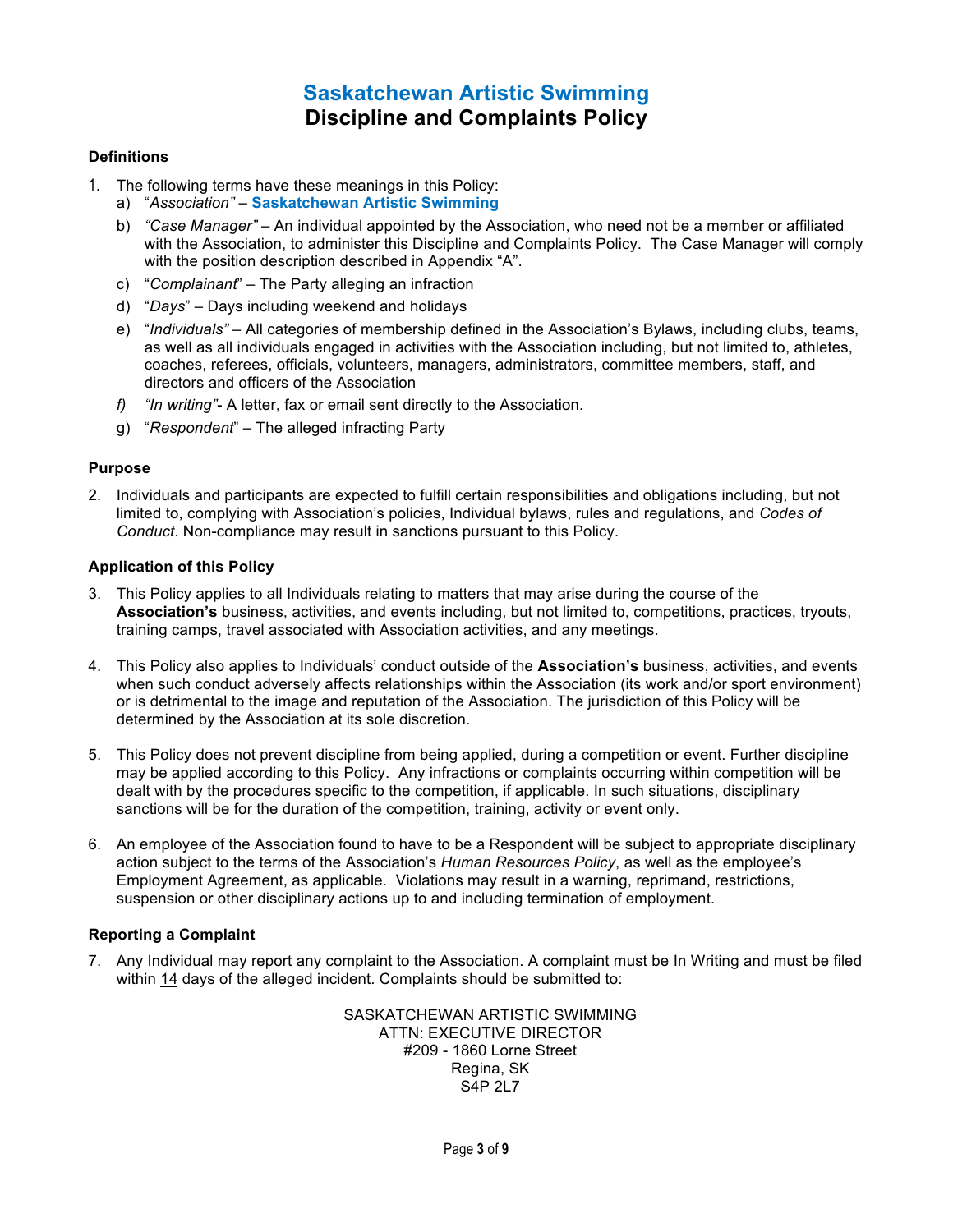- 8. A Complainant wishing to file a complaint outside of the 14 days must provide a written statement giving reasons for an exemption to this limitation. The decision to accept or deny the complaint outside of the 14 days will be at the sole discretion of the Case Manager. This decision may not be appealed.
- 9. At the Association's discretion, the Association may act as the complainant and initiate the complaint process under the terms of this Policy. In such cases, the Association will identify an individual to represent the Association.
- 10. Resignation or lapsing of membership after a complaint is filed does not preclude disciplinary proceedings being pursued under this policy.
- 11. Upon receiving a complaint, the Association will review the complaint to determine validity and required next steps.

#### **Case Manager**

- 12. Upon the receipt and review of a complaint, the Association may appoint or request the appointment of an independent Case Manager to manage and administer complaints submitted in accordance with this Policy and such appointment is not appealable. Case Manager services will be accessible through Sask Sport from an external firm or pool of individuals with knowledge and expertise in dispute resolution.
- 13. The Case Manager has a responsibility to:
	- a) Determine whether the complaint is within the jurisdiction of this Policy or frivolous
	- b) Propose the use of the Association's Alternate Dispute Resolution Policy
	- c) Appoint the Discipline Panel, if necessary
	- d) Coordinate all administrative aspects and set timelines
	- e) Provide administrative assistance and logistical support to the Panel as required
	- f) Provide any other service or support that may be necessary to ensure a fair and timely proceeding.

#### **Procedures**

- 14. If the Case Manager determines the complaint is:
	- a) Frivolous or outside the jurisdiction of this Policy, the complaint will be dismissed immediately.
	- b) Not frivolous and within the jurisdiction of this Policy, the Case Manager will notify the Parties the complaint is accepted and the applicable next steps.
- 15. The Case Manager's decision to accept or dismiss the complaint may not be appealed.
- 16. The Case Manager will establish and adhere to timeframes that ensure procedural fairness and that the matter is heard in a timely fashion.
- 17. After notifying the Parties that the complaint has been accepted, the Case Manager will first, propose the Association's Alternate *Dispute Resolution Policy* with the objective of resolving the dispute. If the dispute is not resolved or the parties refuse the Alternate Dispute Resolution Policy, the Case Manager will appoint a Discipline Panel, which shall consist of a single Adjudicator, to hear the complaint. In extraordinary circumstances, and at the discretion of the Case Manager, a Panel of three persons may be appointed to hear the complaint. In this event, the Case Manager will appoint one of the Panel's members to serve as the Chair.
- 18. The Case Manager, in cooperation with the Discipline Panel, will then decide the format under which the complaint will be heard. This decision may not be appealed. The format of the hearing, which may involve direct communications with the Parties, an oral in-person hearing, an oral hearing by telephone or other telecommunications, a hearing based on a review of documentary evidence submitted in advance of the hearing, or a combination of these methods. The hearing will be governed by the procedures that the Case Manager and the Discipline Panel deem appropriate in the circumstances, provided that:
	- a) The Parties will be given appropriate notice of the day, time, and place of the hearing, in the case of an oral in-person hearing, an oral hearing by telephone or other telecommunications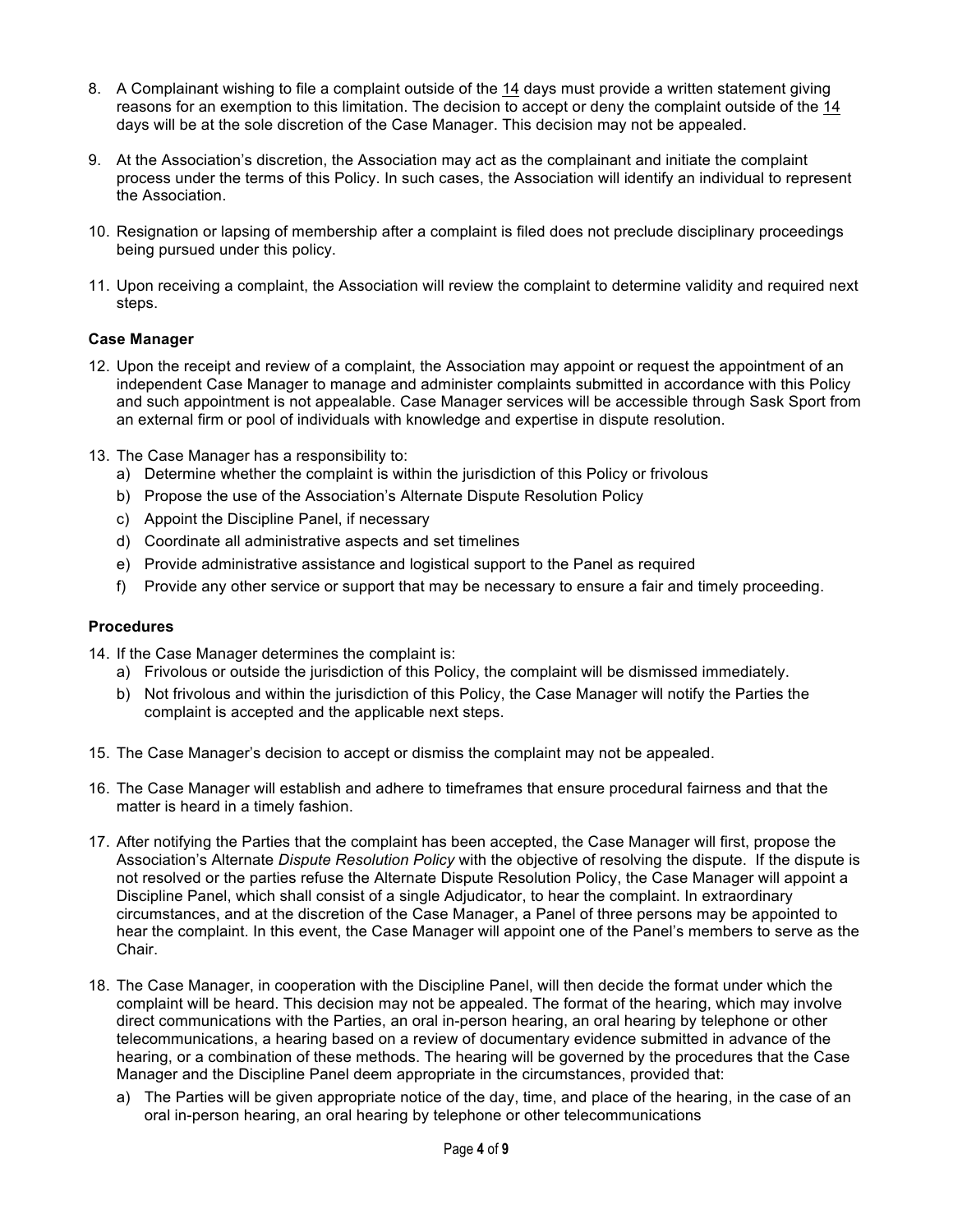- b) Copies of any written documents which the parties wish to have the Panel consider will be provided to all Parties, through the Case Manager, in advance of the hearing and/or decision rendered
- c) The Parties may be accompanied by a representative, advisor, or legal counsel at their own expense
- d) The Discipline Panel may request that any other individual participate and give evidence at the hearing
- e) The Discipline Panel may allow as evidence at the hearing any oral evidence and document or thing relevant to the subject matter of the complaint, but may exclude such evidence that is unduly repetitious and shall place such weight on the evidence as it deems appropriate
- f) The decision will be by a majority vote of the Discipline Panel
- 19. If the Respondent acknowledges the facts of the incident, the Respondent may waive the hearing, in which case the Discipline Panel will determine the appropriate disciplinary sanction. The Discipline Panel may still hold a hearing for the purpose of determining an appropriate sanction.
- 20. The hearing will proceed in any event, even if a Party chooses not to participate in the hearing.
- 21. If a decision affects a  $3^{rd}$  party to the extent that the  $3^{rd}$  party would have recourse to a complaint or an appeal in their own right, that  $3^{rd}$  party will become a party and apart of the complaint procedure to the complaint in question and will be bound by the decision.
- 22. In fulfilling its duties, the Panel may obtain independent advice.

#### **Decision**

23. After hearing and/or reviewing the matter, the Discipline Panel will determine whether an infraction has occurred and, if so, the sanctions to be imposed. Within fourteen (14) days of the hearing's conclusion, the Discipline Panel's written decision, with reasons, will be distributed to all Parties, the Case Manager, and the Association. In extraordinary circumstances, the Discipline Panel may first issue a verbal or summary decision soon after the hearing's conclusion, with the full written decision to be issued before the end of the fourteen (14) day period. The decision will be considered a matter of public record unless decided otherwise by the Discipline Panel.

#### **Sanctions**

- 24. The Panel may apply the following disciplinary sanctions, singularly or in combination:
	- a) Verbal or written reprimand
	- b) Verbal or written apology
	- c) Service or other contribution to the Association
	- d) Removal of certain privileges
	- e) Suspension from certain teams, events, and/or activities
	- f) Suspension from all Association activities for a designated period of time
	- g) Withholding of prize money or awards
	- h) Payment of the cost of repairs for property damage
	- i) Suspension of funding from the Association or from other sources
	- j) Expulsion from the Association
	- k) Any other sanction considered appropriate for the offense
- 25. Unless the Discipline Panel decides otherwise, any disciplinary sanctions will begin immediately, notwithstanding an appeal. Failure to comply with a sanction as determined by the Discipline Panel will result in automatic suspension until such time as compliance occurs.
- 26. Infractions that result in discipline will be recorded and records will be maintained by the Association.

#### **Suspension Pending a Hearing**

27. The Association may determine that an alleged incident is of such seriousness as to warrant suspension of an Individual pending completion of the criminal process, a hearing or a decision of the Panel.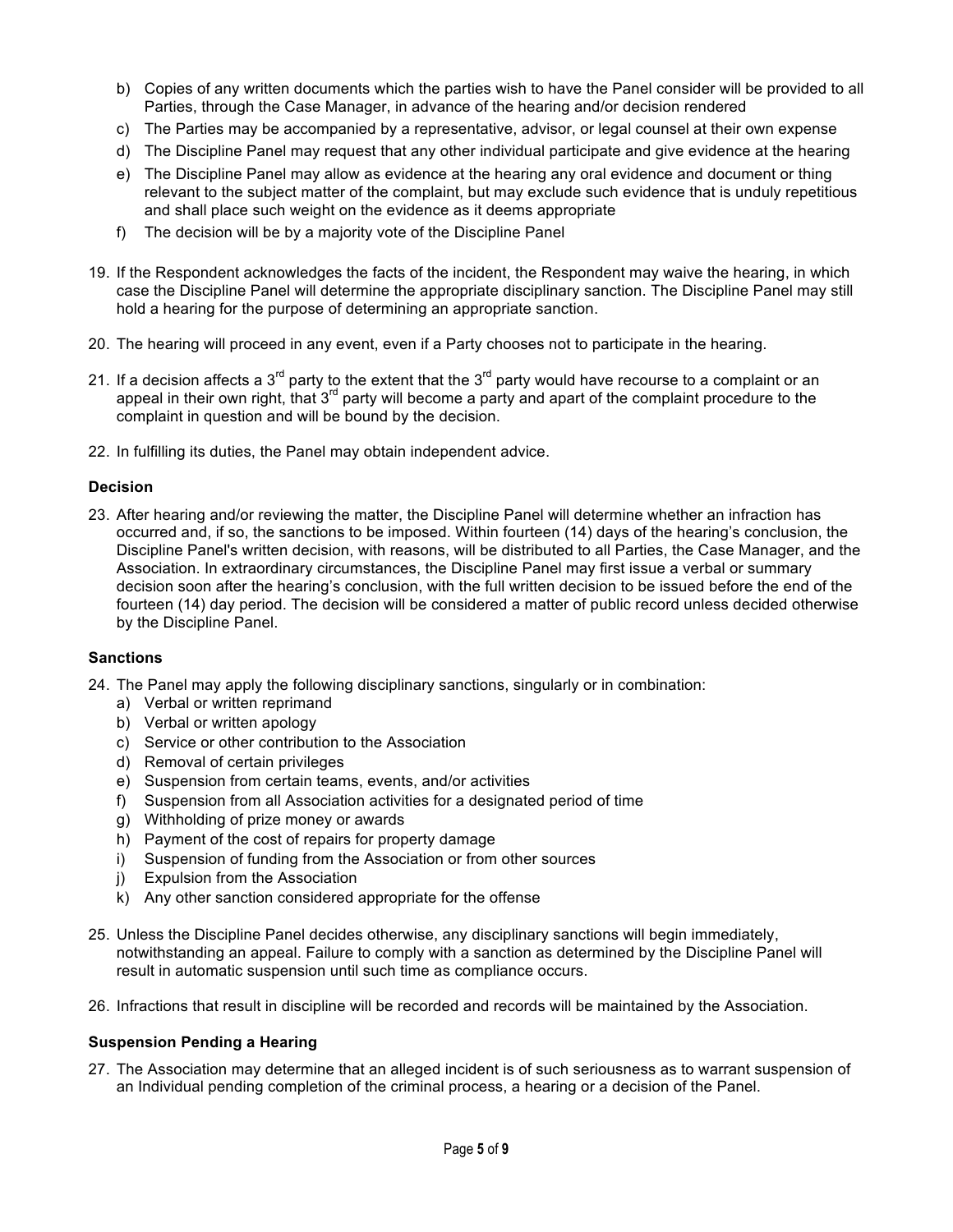#### **Criminal Convictions**

- 28. An Individual's conviction for a *Criminal Code* offense, as determined by the Association, will be deemed an infraction under this Policy and will result in expulsion from the Association. Criminal Code offences may include, but are not limited to:
	- a) Any child pornography offences
	- b) Any sexual offences
	- c) Any offence of physical violence
	- d) Any offence of assault
	- e) Any offence involving trafficking of illegal drugs

#### **Confidentiality**

29. The discipline and complaints process is confidential and involves only the Parties, the Case Manager, the Discipline Panel, and any independent advisors to the Panel. Once initiated and until a decision is released, none of the Parties will disclose confidential information relating to the discipline or complaint to any person not involved in the proceedings.

#### **Timelines**

30. If the circumstances of the complaint are such that adhering to the timelines outlined by this Policy will not allow a timely resolution to the complaint, the Discipline Panel may direct that these timelines be revised.

#### **Records and Distribution of Decisions**

31. Other individuals or organizations, including but not limited to, national sport organizations, provincial sport organizations, Sask Sport Inc., etc., may be advised of any decisions rendered in accordance with this Policy.

#### **Appeals Procedure**

32. The decision of the Panel may be appealed in accordance with the Association's *Appeal Policy*.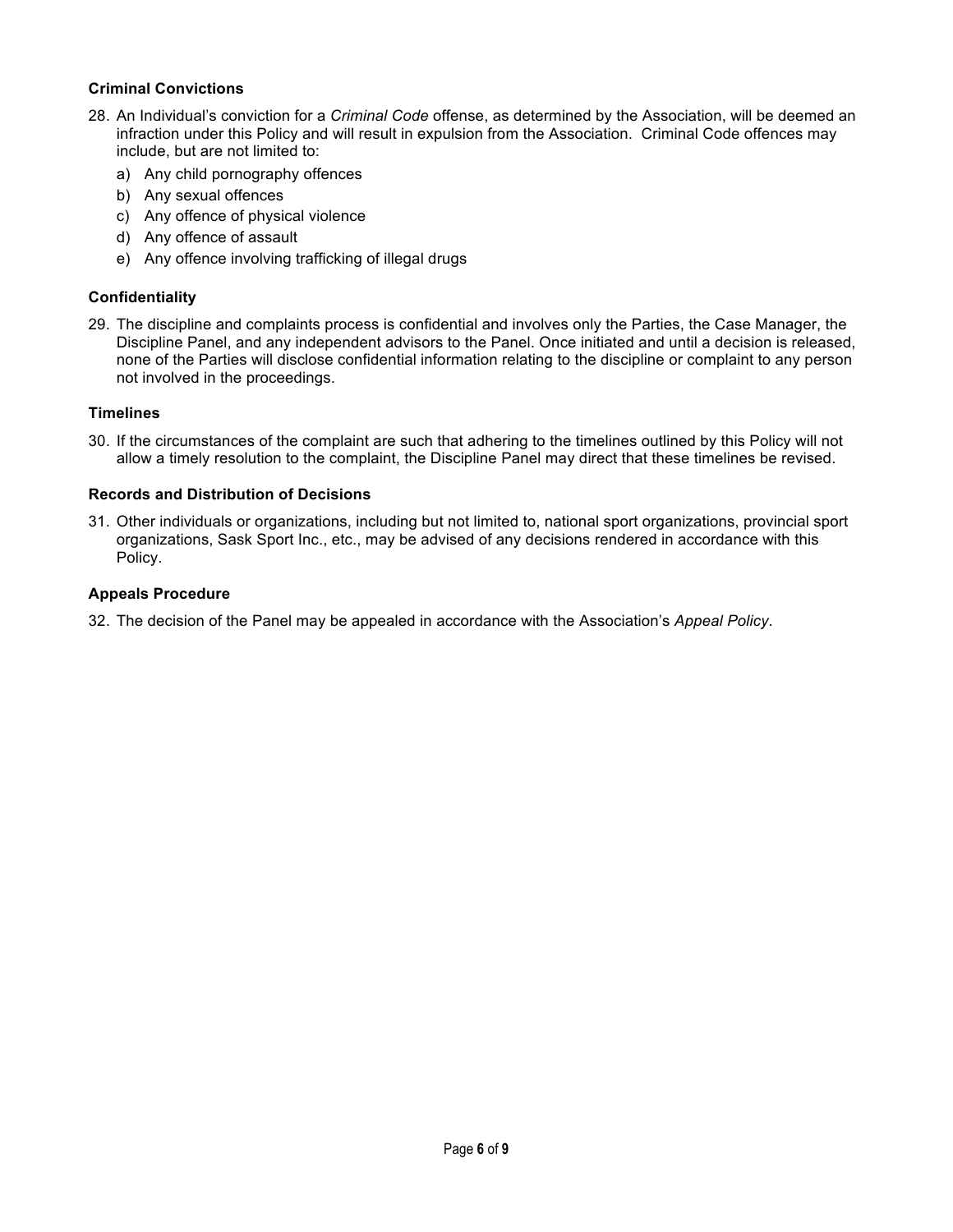## **Appendix A**

### **CASE MANAGER POSITION DESCRIPTION**

#### **Purpose**

1. In some of its policies, the Association requires the appointment of a Case Manager. This Position Description outlines the role, identity, responsibilities and tasks of the Case Manager.

#### **Policies**

- 2. The following Policies require the appointment of a Case Manager:
	- a) Discipline and Complaints
	- b) Appeal
	- c) Alternate Dispute Resolution Policy

#### **Identity**

- 3. The Case Manager, whether or not appointed by the Association at its sole discretion, should be experienced with the management of disputes in an unbiased manner. The individual should not be connected in any way to the issue being disputed (and/or the outcome of the dispute) but does not necessarily need to be an independent third-party not connected with the Association – though the guaranteed independence and neutrality of a third-party is preferred. The individual does not need to be a Member of the Association.
- 4. The Case Manager's identity does not need to be approved by any of the parties involved in the dispute, excluding the Association.

#### **Discretion - Complaints**

- 5. When a complaint is filed, the Case Manager is required to:
	- a) Determine whether the complaint is frivolous and within the jurisdiction of the Discipline and Complaints Policy
	- b) Propose the use of the Association's Alternate Dispute Resolution Policy
	- c) Appoint the Panel, if necessary
	- d) Coordinate all administrative aspects and set timelines
	- e) Provide administrative assistance and logistical support to the Panel as required
	- f) Provide any other service or support that may be necessary to ensure a fair and timely proceeding

#### **Discretion - Appeals**

- 6. When an appeal is filed, the Case Manager is required to:
	- a) Propose the use of the Association's Alternate Dispute Resolution Policy
	- b) Determine if the appeal falls under the scope of the Appeal Policy
	- c) Determine if the appeal was submitted in a timely manner
	- d) Decide whether there are sufficient grounds for the appeal
	- e) Appoint the Panel, if necessary
	- f) Coordinate all administrative aspects and set timelines
	- g) Provide administrative assistance and logistical support to the Panel as required
	- h) Provide any other service or support that may be necessary to ensure a fair and timely proceeding
- 7. When determining if there are sufficient grounds for appeal, the Case Manager is not acting as the Panel and determining the merits of the appeal, but instead determining whether the Appellant has properly shown that an error, as described in the Appeal Policy, has been properly argued. The Case Manager will need to carefully consult the Association's policies and procedures, and analyze the process that contributed to the decision, to determine whether there are appropriate grounds.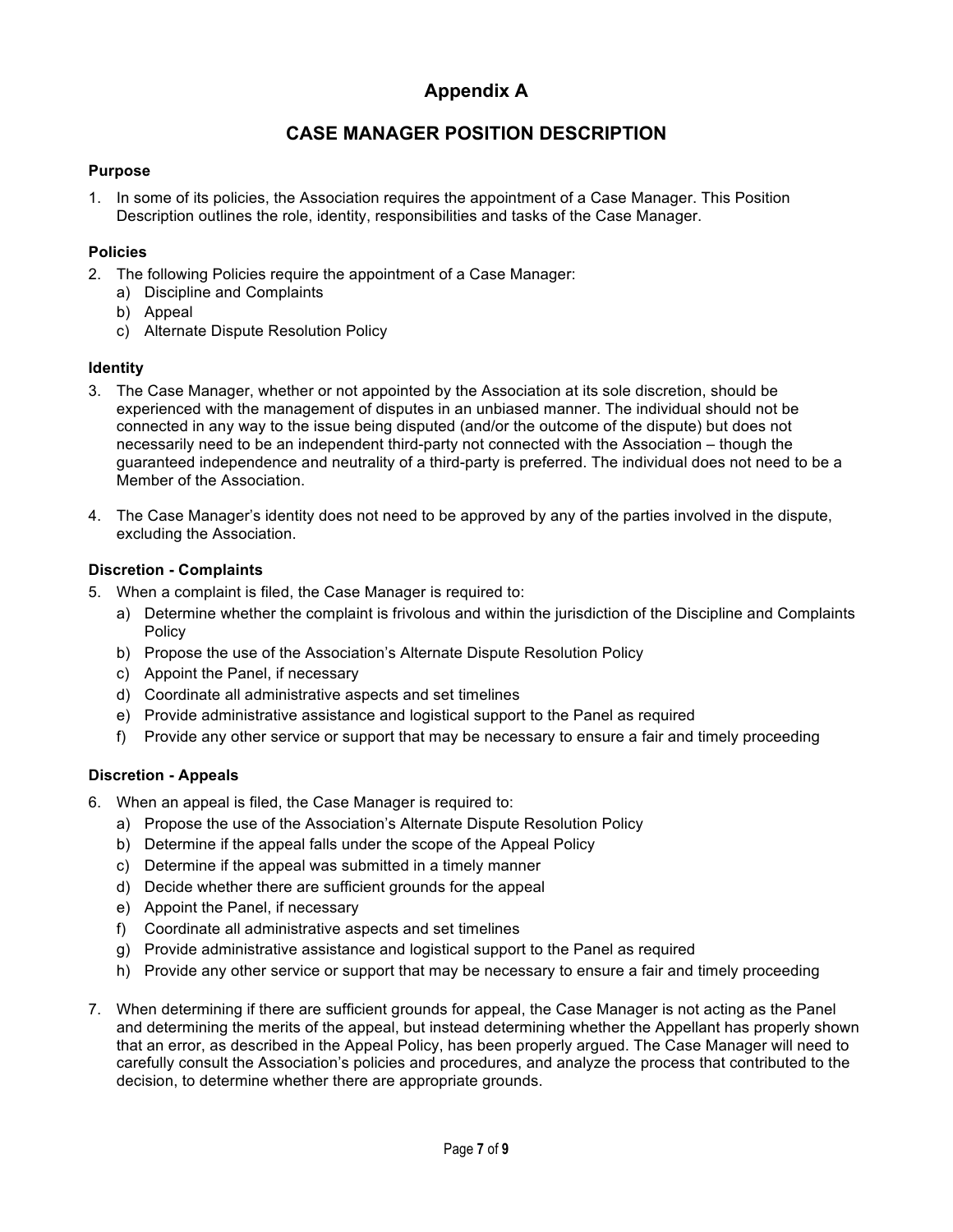#### **Discretion – Alternate Dispute Resolution**

- 8. When the parties agree to the jurisdiction of the Alternate Dispute Resolution Policy, the Case Manager maybe required to:
	- a) Appoint the mediator or facilitator
	- b) Coordinate all administrative aspects and set timelines
	- c) Provide administrative assistance and logistical support to the mediator or facilitator as required

#### **Hearing Format - Discretion**

- 9. If necessary, the Case Manager is required to exercise their discretion to determine the format of the hearing. Hearings typically take the following forms, but are not limited to:
	- a) In person
	- b) Conference call
	- c) Written submissions
	- d) Conference call plus written submissions
- 10. In determining the format of the hearing the Case Manager should consider:
	- a) The distance between the parties
	- b) The animosity between the parties
	- c) The time commitment and location of the Panel
	- d) The timelines for a decision
	- e) The language barriers between the parties
	- f) The gravity of the complaint/appeal

#### **Panel Appointment**

- 11. The Case Manager is required to appoint a Panel of one person, or three in extraordinary circumstances, to decide the issue. The individual(s) should have the following characteristics:
	- a) Experience in dispute resolution
	- b) Experience with sport disputes
	- c) No connection to either party
	- d) Preferably no connection with the Parties
	- e) Decisive
- 12. The Case Manager should remind the Panel to adhere to the powers given to the Panel by the applicable policy. For example, if the policy does not permit the Panel to suspend the respondent indefinitely, then the Panel cannot sanction the respondent in this manner.

#### **Communication**

- 13. Especially when the hearing is to be held by written submissions, the Case Manager is required to communicate swiftly, clearly, and decisively with each party. The parties must adhere to the deadlines set by the Case Manager or by the applicable policy and the process must move forward even if a party misses a deadline.
- 14. When coordinating an oral hearing, the Case Manager should first consider the schedule of the Panel, then the schedule of the complainant, and then the schedule of the respondent in an attempt to find a suitable time for everyone.

#### **Suggested Procedure**

- 15. The Case Manager may implement the following procedure to facilitate the Discipline and Complaints Policy or the Appeal Policy:
	- a) Receive the written complaint or appeal
	- b) Communicate with the Complainant/Appellant that you have been appointed the Case Manager and that their complaint/appeal will be disclosed to the Respondent and Panel. Also determine if there is